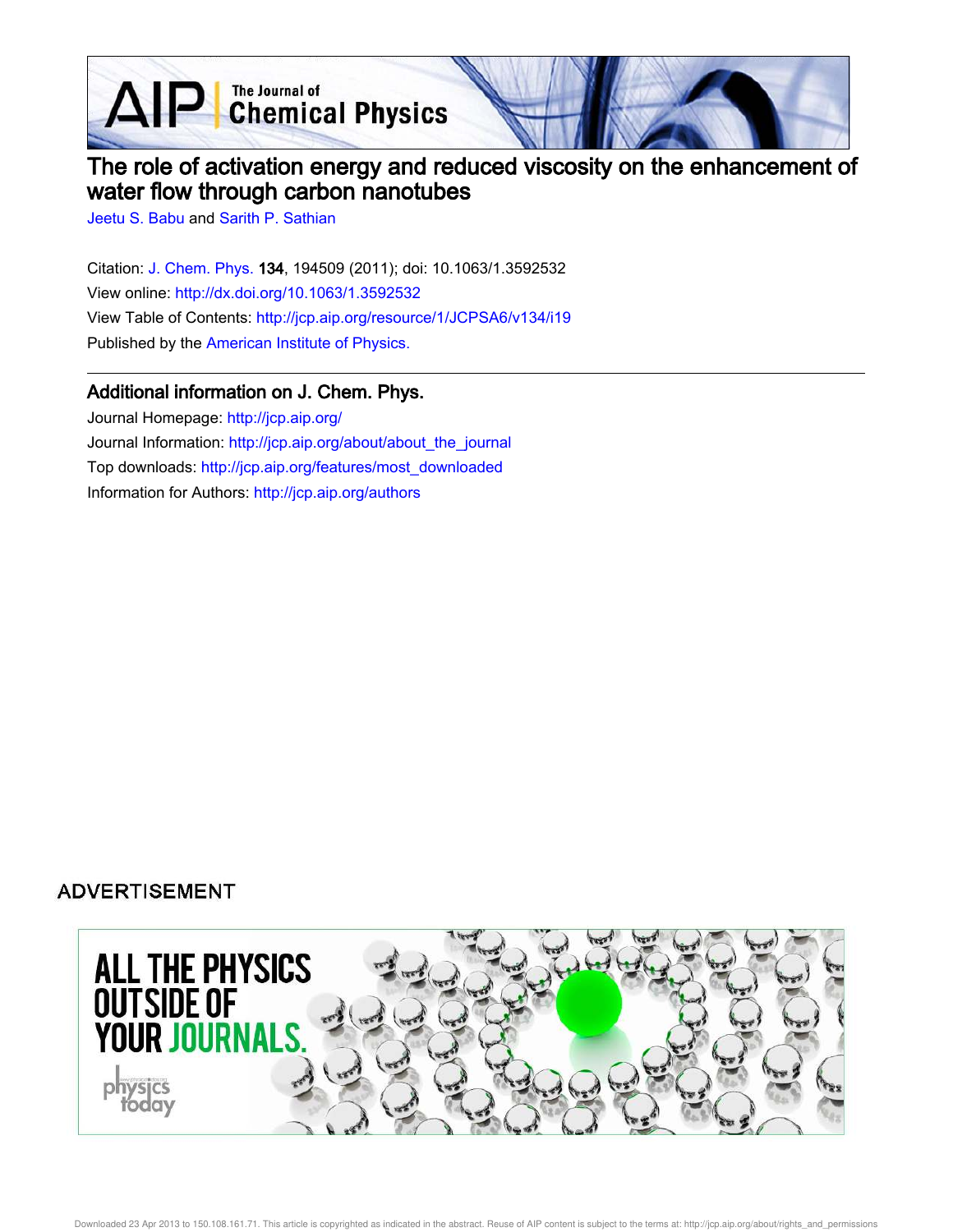### **The role of activation energy and reduced viscosity on the enhancement of water flow through carbon nanotubes**

Jeetu S. Babu and Sarith P. Sathiana)

*Computational Nanotechnology Laboratory, School of Nano Science and Technology, National Institute of Technology Calicut, Kozhikode – 673601, India*

(Received 22 February 2011; accepted 29 April 2011; published online 20 May 2011)

Molecular dynamics simulations are carried out to study the pressure driven fluid flow of water through single walled carbon nanotubes. A method for the calculation of viscosity of the confined fluid based on the Eyring theory of reaction rates is proposed. The method involves the calculation of the activation energy directly from the molecular dynamics trajectory information. Computations are performed using this method to study the effect of surface curvature on the confined fluid viscosity. The results indicate that the viscosity varies nonlinearly with the carbon nanotube diameter. It is concluded that the reason behind the observed enhancement in the rate of fluid flow through carbon nanotubes could be the nonlinear variation of viscosity. *© 2011 American Institute of Physics*. [doi:10.1063/1.3592532]

### **I. INTRODUCTION**

Nanofluidics is an emerging branch of science which deals with the behavior of fluids flowing in and around nanosized objects.<sup>1</sup> Recent advances such as improved fabrication and characterization facilities have opened up new possibilities for the design and development of nanofluidic devices.

Carbon nanotubes (CNTs) are one of the most commonly used nanoscale engineering materials. CNTs can be considered as an atomic structure formed of carbon atoms linked as a molecule into a hollow cylinder. They are expected to play an important part in nanofluidic applications like gas storage, $2,3$ membrane separation, $4.5$  nanopipes for the precise delivery of gases and liquids, <sup>6,7</sup> etc. The design of carbon nanotube based nanofluidic devices depends on understanding and controlling the interactions between the nanotubes and the confined fluid. The study of CNT based nanofluidic devices will serve as a platform for fundamental studies in nanofluidics.<sup>8</sup> For example, the study of fluid flow through CNT will also help in understanding the transport mechanisms in biological pores. But due to confinement related changes in the fluid flow process, the continuum approximation will be invalid in systems of such dimensions. Nowadays, atomistic modeling techniques like molecular dynamics (MD) have emerged as a competent tool for studying the nano-sized domain where fluid transport is governed by the liquid structure and collective molecular motion.

Even though the CNT surface is hydrophobic, previous studies on CNTs (Refs. 8–13) have provided evidence for the flow of water through CNTs. Many studies have reported a higher than expected flow rate, when compared to the predictions of classical Hagen Poiseuille (HP) equation, for water flowing through CNT. Hummer *et al.*<sup>10</sup> had done MD computations to study the water conduction through a CNT and they pointed out that the inherent smoothness of the CNT, the tight hydrogen bonding, and the lower chemical potential were responsible for the pulse like transmission of water through the nanotube. Also Noy *et al.*<sup>8</sup> have pointed out that the unique combination of extremely high aspect ratio with small dimensions makes CNTs an attractive option for transport applications. MD simulations performed by Joseph and Aluru<sup>12</sup> have claimed that this enhancement in flow may be due to the existence of a hydrogen bond depleted area near the tube wall. Experiments were conducted by Majumder *et al.*<sup>13</sup> and Holt *et al.*<sup>9</sup> using CNT membranes and the measured water flow rates were orders of magnitude higher than that predicted by the no slip HP equation. Recently, Goldsmith and Martens<sup>11</sup> had performed MD computation of pressure induced flow of water through CNTs and have reported that the calculated flux of water was several times larger than that predicted using continuum theory. Myers<sup>14</sup> has explained the enhanced flow in CNTs using a continuum model that includes a depletion layer with reduced viscosity near the wall. But the validity of the model was limited to CNTs with diameters greater than ten times the molecular diameter of the confined fluid.

The observed enhancement in water flow rate through CNTs can be investigated by studying the effect on the viscosity of the confined water. Such an investigation would help us to check if there is nonlinearity in viscosity in the nanoscale regime and also to understand the limit up to which the continuum definitions are valid.

Chen *et al.*<sup>15</sup> observed that the viscosity of water molecules confined in CNTs decreases rapidly not only when the tube radius is reduced but also when faster flow rate is maintained. They have observed that the shearing stress between the nanotube wall and the water molecules is the key parameter in the determination of the nanofluidic properties. Liu *et al.*<sup>16</sup> had performed MD simulations to study the effects of CNT diameter, density of water and temperature on the molecular distribution and transport behavior of water confined in CNTs. They had used Green Kubo<sup>17</sup> equation to find the viscosity of the confined water and found

a) Author to whom correspondence should be addressed. Electronic mail: sarith@nitc.ac.in.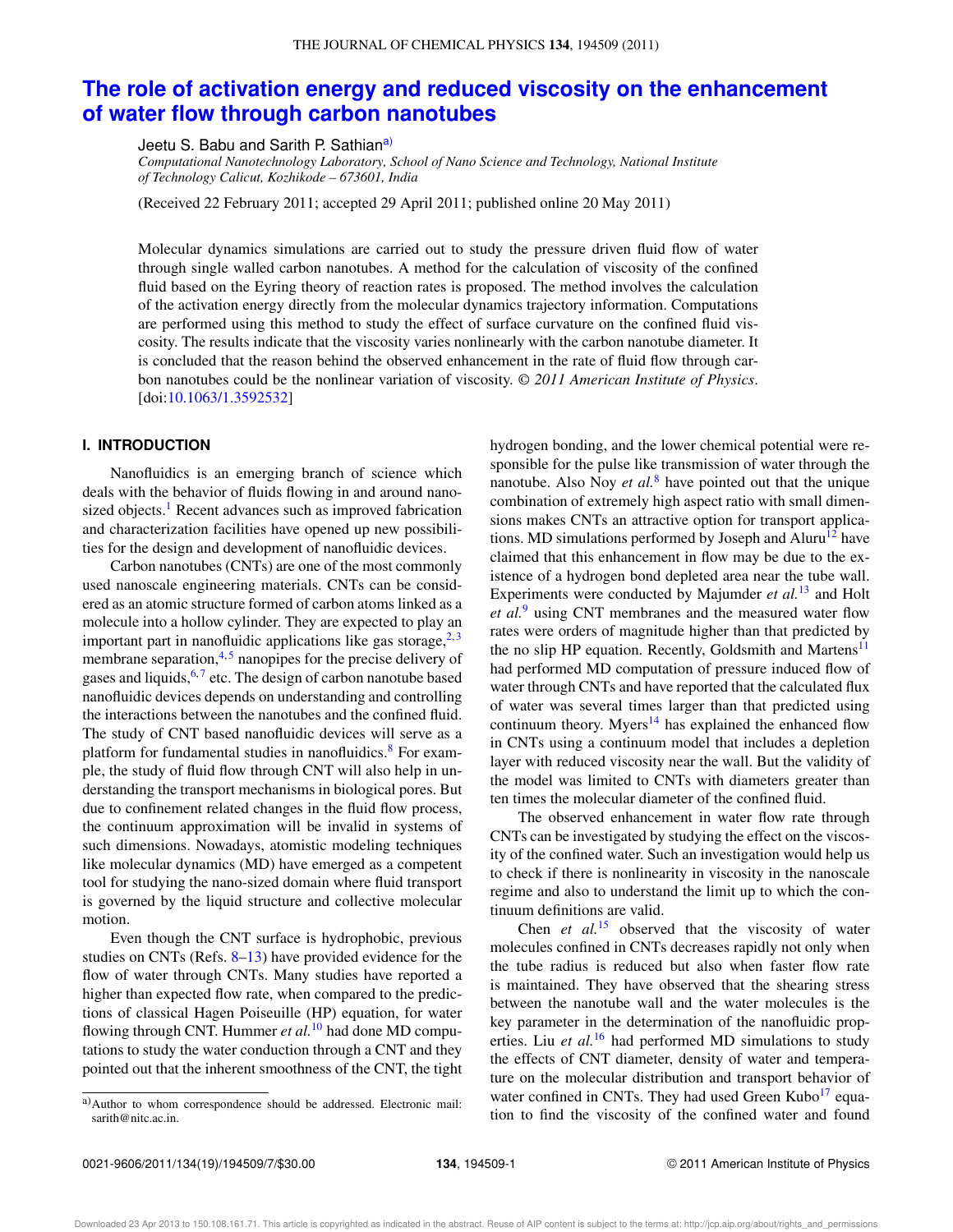that the shear viscosity was larger than that of the bulk and also that it increases sharply as the diameter of the CNT decreases. But this result disagreed with the findings of Thomas and McGaughey.<sup>18</sup> They had studied the pressure driven water flow through CNTs and found out that the viscosity was less than that of the bulk and decreases with decreasing CNT diameter. This discrepancy may be due to the fact that Liu *et al.*<sup>16</sup> had performed the simulation at a fixed water density inside the nanotube which was much higher than the density obtained when the water molecules were allowed to freely enter the CNT from an external bath. As a result of this the mobility of the water molecules in the CNT was reduced in the former case.<sup>19</sup> Thomas and McGaughey<sup>18</sup> had also observed that their results on flow rate obtained from MD were similar to those obtained from continuum theory for CNTs with diameters more than ten times the molecular diameter of water. But the limitation of these two works was that, while calculating the viscosity of the confined fluid, the fluid was assumed to be in the linear response regime. The nonlinearity that may arise in the fluid behavior has not been dealt with.

To overcome this, Zhangh *et al.*<sup>20</sup> have developed a semiempirical formula for calculating the confined fluid viscosity on the basis of Eyring theory of reaction rates<sup>21</sup> and MD simulations. This method was also advantageous from the computational point of view and comparatively more accurate. In the present study we propose a new method for the calculation of viscosity based on the Eyring theory of reaction rates.<sup>21</sup> Based on the Eyring theory we have derived a relation for calculating the viscosity of water confined in small diameter CNTs. The details of the MD methodology for the prediction of activation energy and flow rate of water through CNT are described. The significant results obtained from our study and major conclusions are presented.

### **II. EYRING METHOD**

It was Eyring $21$  who gave an explanation for transport mechanisms in fluids in terms of the statistical mechanical theory of absolute reaction rates. According to this theory, we can consider viscous flow as a chemical reaction in which the elementary process is the activated jumping of a single molecule from one equilibrium position to another.<sup>22,23</sup> For example, consider the liquid to have a quasilattice structure as shown in Fig.  $1(a)$ .<sup>24</sup> For the molecule at position 1 to move to the next equilibrium position 2 it has to overcome a potential barrier created by its neighbors or in other words it has to pass through an activated state. This concept is clearer from Fig. 1(b) where we can observe a peak in the potential energy between the two equilibrium positions 1 and 2. The additional energy required by the molecules to overcome this barrier is the activation energy. Powel *et al.*<sup>25</sup> have defined activation energy as the potential required by an individual molecule to overcome the potential barrier created by its neighbors and squeeze past them into the next equilibrium position. Hence, for the flow to occur the molecules should possess the necessary activation energy to overcome the potential barrier. Also, it is assumed that this additional energy is partially distributed among the new neighbors, so that the energy possessed by the



FIG. 1. (a) Liquid lattice structure. (b) Potential energy as a function of distance between the molecules.

molecule at the new equilibrium position is insufficient for the return of the molecule to the previous equilibrium position.

In order to derive the equations for the confined fluid viscosity let us consider the fluid to possess a lattice structure as shown in Fig.  $1(a)$ . <sup>26</sup> Let the distance between the lattice site be  $a$ , the distance between adjacent planes be  $\delta$ , the number of molecules per unit volume be *n*, and the external force acting per unit area be *F*. The Eyring equation for the specific rate constant for the viscous flow process is

$$
k' = \frac{k_B T}{h} \exp\left(\frac{-E_a}{RT}\right),\tag{1}
$$

where  $k_B$  is the Boltzmann's constant,  $h$  is the Planck's constant,  $E_a$  is the activation energy,  $R$  is the gas constant, and *T* is the temperature. If we take  $k_f$  and  $k_r$  as the frequencies of the forward and reverse processes, then the net velocity of flow of the fluid with respect to the lattice sites in the direction of the applied force is given by

$$
v_0 = a(k'_f - k'_r).
$$
 (2)

If we assume the activated state to be midway between the two lattice sites, then the work done in moving the molecule a distance  $\left(\frac{a}{2}\right)$  into the activated state is  $\left(\frac{aF}{2n\delta}\right)$ . The external force helps in the forward motion of the molecule by providing additional energy to overcome the energy barrier, but hinders the motion of the molecule in the reverse direction. Hence, the frequencies  $k_f'$  and  $k_r'$  can be expressed as

$$
k'_{f} = k' \exp\left(\frac{+aF}{2\delta n k_{B}T}\right),
$$
 (3)

$$
k'_{r} = k' \exp\left(\frac{-aF}{2\delta n k_{B}T}\right). \tag{4}
$$

Then the net velocity of flow is

$$
v_0 = a(k'_f - k'_r) = 2ak' \sinh\left(\frac{aF}{2\delta nk_BT}\right).
$$
 (5)

Using the definition of coefficient of viscosity, we obtain

$$
\eta = \frac{F\delta}{v_0} = \frac{F\delta}{2ak' \sinh(aF/2\delta n k_B T)}.\tag{6}
$$

But for ordinary liquids and reasonably small external forces

$$
\frac{aF}{2\delta nk_BT} \ll 1.
$$

Downloaded 23 Apr 2013 to 150.108.161.71. This article is copyrighted as indicated in the abstract. Reuse of AIP content is subject to the terms at: http://jcp.aip.org/about/rights\_and\_permissions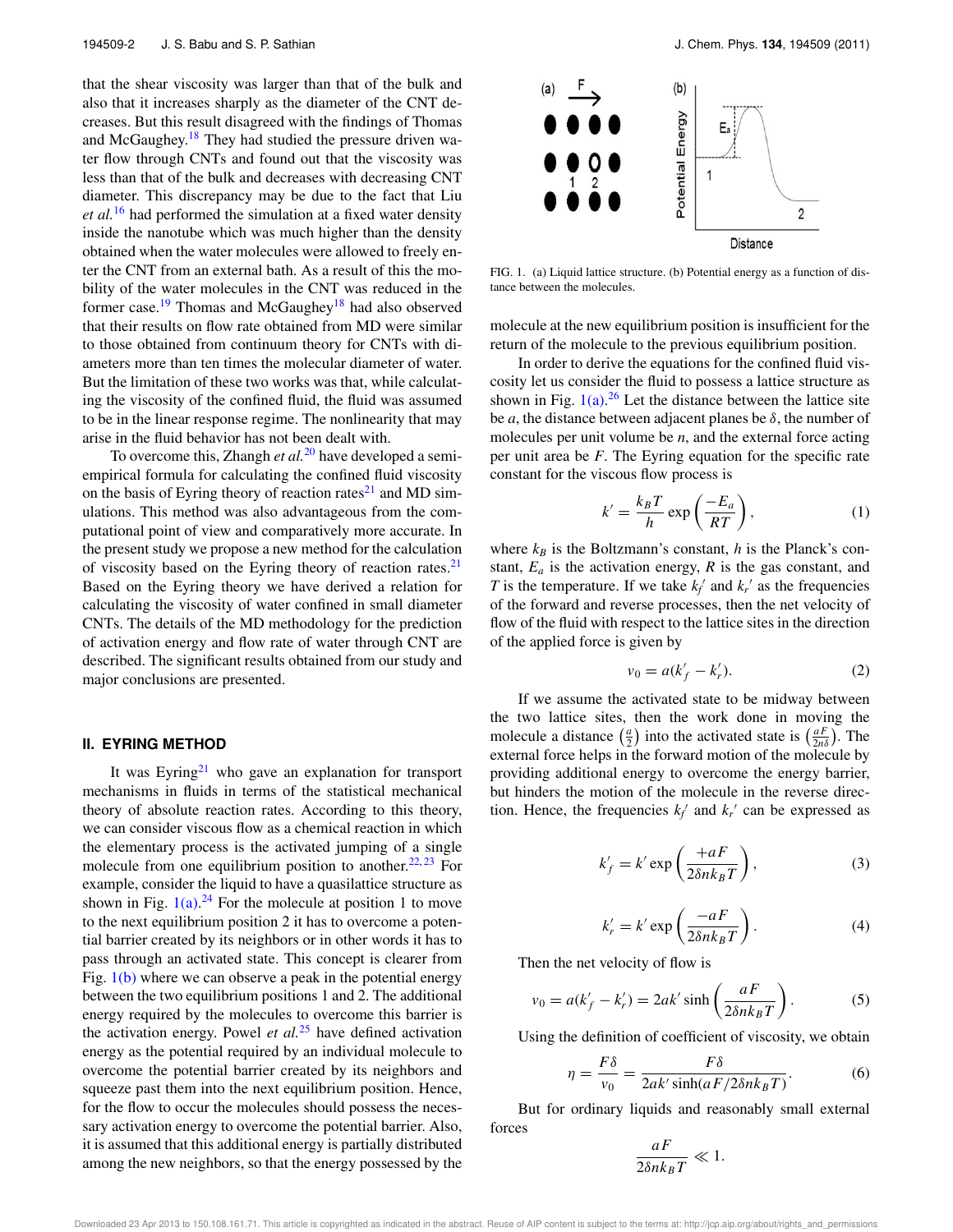Hence,

$$
\sinh\left(\frac{aF}{2\delta nk_BT}\right) \cong \frac{aF}{2\delta nk_BT}.\tag{7}
$$

From Eqs. (6) and (7) we obtain

$$
\eta = \left(\frac{\delta}{a}\right)^2 \frac{nk_B T}{k'} = \left(\frac{\delta}{a}\right)^2 n h \exp\left(\frac{E_a}{RT}\right).
$$

Assuming  $\left(\frac{\delta}{a}\right) \cong 1$ , we get

$$
\eta = \frac{Nh}{V} \exp\left(\frac{E_a}{RT}\right),\tag{8}
$$

where  $\eta$  is the shear viscosity of the fluid, *N* is the Avogadro's number, and *V* is the molar volume.

But from our computations we observed that in the case of fluid flow through small nanotubes the flow occurs only in the direction of the externally applied force. Hence the net velocity of flow of the fluid with respect to the lattice sites in the direction of the applied force can be written as

$$
v_0 = ak'_f = ak' \exp\left(\frac{+aF}{2\delta nk_BT}\right). \tag{9}
$$

Hence the equation for coefficient of viscosity becomes

$$
\eta = \frac{Fh\delta}{ak_BT} \exp\left(\frac{E_a}{RT} - \frac{aF}{2\delta nk_BT}\right). \tag{10}
$$

The major obstacle in using this method is the determination of the activation energy of the flow process. One major method that has been extensively used is to relate the activation energy to the energy of vaporization; this is based on the assumption that the bonds which are broken are same as those that would be broken in the process of vaporization.<sup>25</sup> Zhangh *et al.*<sup>20</sup> have derived an expression for activation energy based on the assumption that the probability distribution of water potential energy obeys the Gaussian distribution. Subsequently they have performed a set of numerical experiments on bulk water to study the dependence of activation energy on temperature and potential energy. Based on this an empirical relation for activation energy was derived and this was used to predict the activation energy in the case of confined fluids.

In the present work we have applied the actual definition of activation energy to formulate a methodology for obtaining the viscosity of fluids confined in nanosized domains. To the best of our knowledge such an attempt has not been reported elsewhere. As mentioned earlier, activation energy in a flow process is defined as the minimum energy required by the molecules to overcome its intermolecular interactions and move to the next equilibrium position. Hence activation energy can be calculated as the difference in the potential energy possessed by the molecule when it switches between its activated and equilibrium states. This can be calculated by assuming the potential barrier to be situated just halfway between the initial and final equilibrium states.<sup>25</sup> The detailed methodology will be presented in Sec. III.



FIG. 2. MD simulation domain for the pressure-induced water flow inside a CNT. The length of the CNT is 47.95 Å, dimension of the graphene wall is  $40 \times 40$  Å and the total length of the simulation domain in the flow direction is 130 Å.

#### **III. METHODOLOGY**

The MD simulation technique<sup>27, 28</sup> has been used to study the pressure driven water flow through CNT. MD has been implemented using LAMMPS package $2^9$  and visualization of the MD trajectory is done using VMD open source software.<sup>30</sup> The simulation system consists of two water reservoirs connected by a single walled carbon nanotube (SWCNT). The water reservoirs are bounded by a graphene wall on one side as shown in Fig. 2. The water reservoirs are maintained at different pressures. The CNT and graphene wall were treated as a rigid body. For studying the effect of surface curvature of the CNT on the flow properties, computations were performed with nanotube diameters ranging from 8.136 Å to 54.2 Å. In order to maintain translational symmetry of the nanotubes, the length of the nanotubes was chosen corresponding to ten translational unit cells. The CNT length used in the present simulation is comparable to those employed by Goldsmith and Martens<sup>11</sup> in their published work on pressure driven water flow through carbon nanotubes. The initial number of water molecules in the reservoirs is calculated based on the bulk water density of 1  $g/cm<sup>3</sup>$ .

The TIP3P water model $31$  is employed for water intermolecular interaction. Lennard-Jones 12-6 potential is employed for the water-CNT, water-graphene, carbon-carbon, and graphene-graphene intermolecular interaction. The interaction parameters were similar to those used by Hummer *et al.*<sup>10</sup> The AMBER force field parameters<sup>19,32</sup> were used for the intramolecular stretching, angular and dihedral interactions. The Verlet integration scheme is employed for time integration with a 1 fs time step and periodic boundary conditions are applied in all the three directions. Initially the two ends of the SWCNT are closed with the graphene wall and the two reservoirs are equilibrated in NVT ensemble at 298 K for 50 ps. Langevin dynamics has been employed with a damping coefficient of 100 time units. Then the atoms of the graphene wall in the vicinity of the CNT are removed so that the two ends of the nanotube are now open. The system is allowed to equilibrate for 200 ps, with the two reservoirs at 298 K and no temperature rescaling for the water molecules inside the CNT. During this period the oxygen atoms of the water molecules in one of the reservoirs, situated far away from the entrance region of the nanotube, are given an additional force in the z direction for creating a pressure difference between the two reservoirs. Finally the system is run for additional 500 ps for property evaluation. Simulations were performed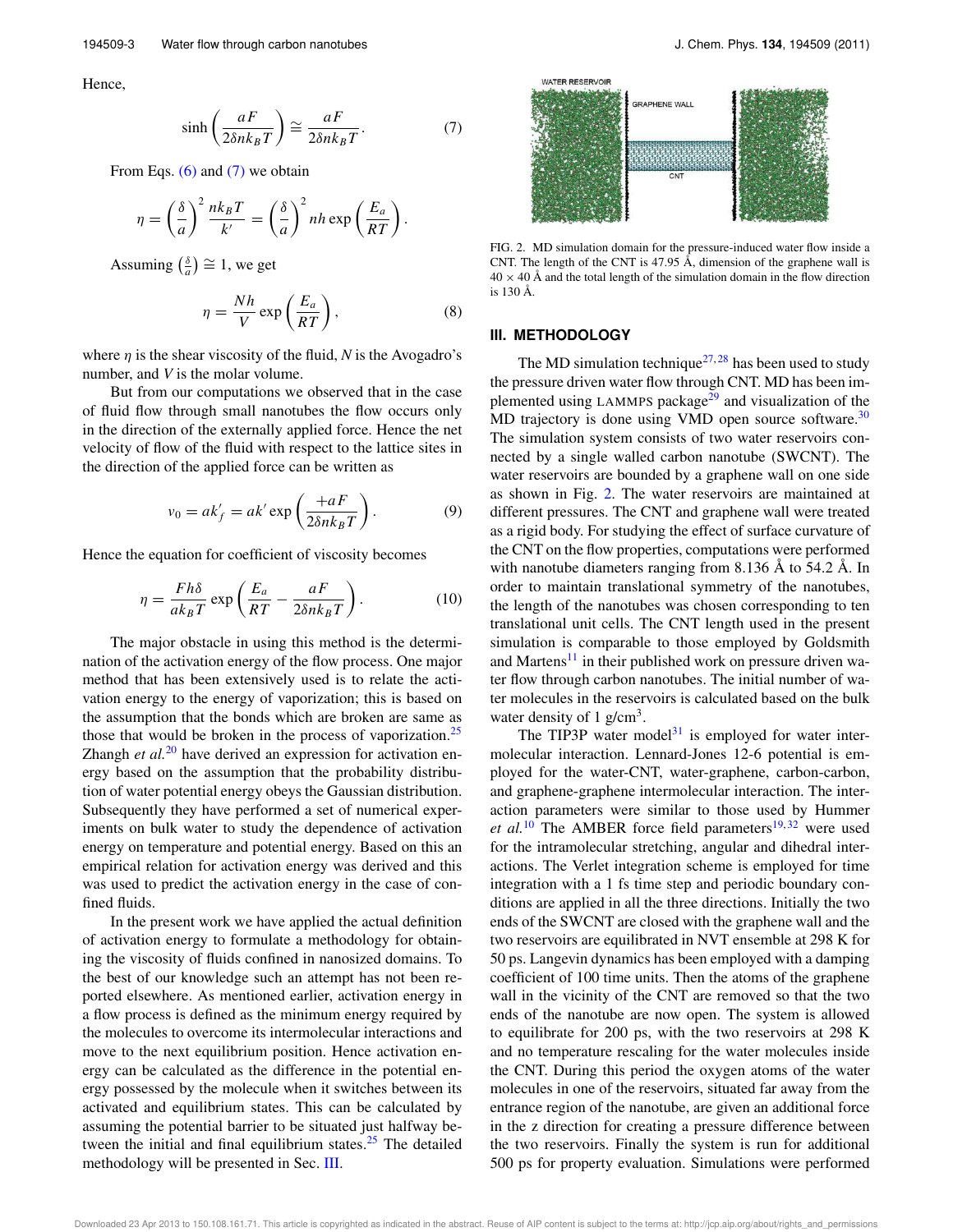

FIG. 3. Variation of viscosity of bulk water with temperature calculated using Eyring theory of reaction rates.

at very high pressure drops mainly due to the computational limitations; smaller pressure drop would mean longer it will take for the flow to establish. In all the computations the pressure difference between the two reservoirs is maintained at 50 MPa, which is comparable to that employed in many studies reported earlier. $11, 18$ 

The flow rate is determined by calculating the number of water molecules that pass through a region defined inside the carbon nanotube for a fixed time interval. The flow rate through the CNT is constantly monitored during the study and the property evaluation is performed only when a steady flow rate was observed. The results of the MD simulation help to obtain the different equilibrium positions taken by the water molecules during the flow process at each time step. Based on this we can calculate the potential energy,  $E_b$ , experienced by a molecule when it is situated at the midpoint of two equilibrium positions. If *E* is the potential energy of the fluid molecules at their equilibrium position, then we can express activation energy *E<sup>a</sup>* as

$$
E_a = E_b - E. \tag{11}
$$

The activation energy required by a single molecule for each of its molecular jump from one equilibrium position to the next during its travel from one end of the nanotube to the other can be calculated and an average value can be obtained. This procedure is repeated for all the water molecules inside the nanotube and the average of this is taken as the activation energy. Viscosity is calculated using Eq. (10) for smaller nanotubes and Eq.  $(8)$  for larger nanotubes with diameters more than ten times the molecular diameter of water, where the flow becomes more or less disordered like bulk liquid flow.

Since we are considering the intermolecular interaction experienced by the target molecule due to both water molecules and the CNT, this method will help us to directly involve the carbon atoms of the CNT into the viscosity calculation. The fact that the density and distribution of water molecules inside the CNT will have an influence on the acti-



FIG. 4. Distribution of water molecules inside (a) (6, 6), (b) (8, 8), and (c) (10, 10) nanotubes.



FIG. 5. Density profiles of (6, 6), (8, 8), and (10, 10) nanotubes.

vation energy is also taken into account in this method. The changes in the water-water interaction due to the presence of the carbon molecules are also considered. Only minimum computation is required as the activation energy calculation is performed by the postprocessing of the MD output data. To validate the proposed methodology, the variation of viscosity of bulk water with temperature has been performed and the results are given in Sec. IV.

#### **IV. RESULTS AND DISCUSSIONS**

In this section we discuss the results obtained from our MD simulation studies on water flow through CNTs. The uncertainty in the data has been calculated by performing five independent simulations for each case and it was found to be  $<5\%$  in all the computations. Figure 3 shows the variation of viscosity of bulk water with temperature calculated using the methodology proposed in the present work. The viscosity value of 0.611 mPas at 298 K is found to be in good comparison with the value 0.66 mPas obtained by Zhangh *et al.*<sup>20</sup>

The results obtained from the MD computation of pressure driven water flow through SWCNT of various diameters are presented next. Figures  $4(a)$ – $4(c)$  show the distribution of water molecules inside the  $(6, 6)$ ,  $(8, 8)$ , and  $(10, 10)$ nanotubes, respectively. It clearly shows that only single file transport of water molecules is possible inside a (6, 6) nanotube, but as the diameter is increased we get a concentric tube of water molecules in (8, 8), a concentric tube of water molecules with a single file inside that in (10, 10) nanotube and so on. This distribution is also evident from the radial density profile of water molecules inside the CNTs obtained from the present study. This is presented in Fig. 5. The reason behind the formation of such structures inside the nanotubes is the space confinement inside the nanotube and also the interaction between the nanotube and the water molecules. The



FIG. 6. Variation of activation energy with CNT diameter.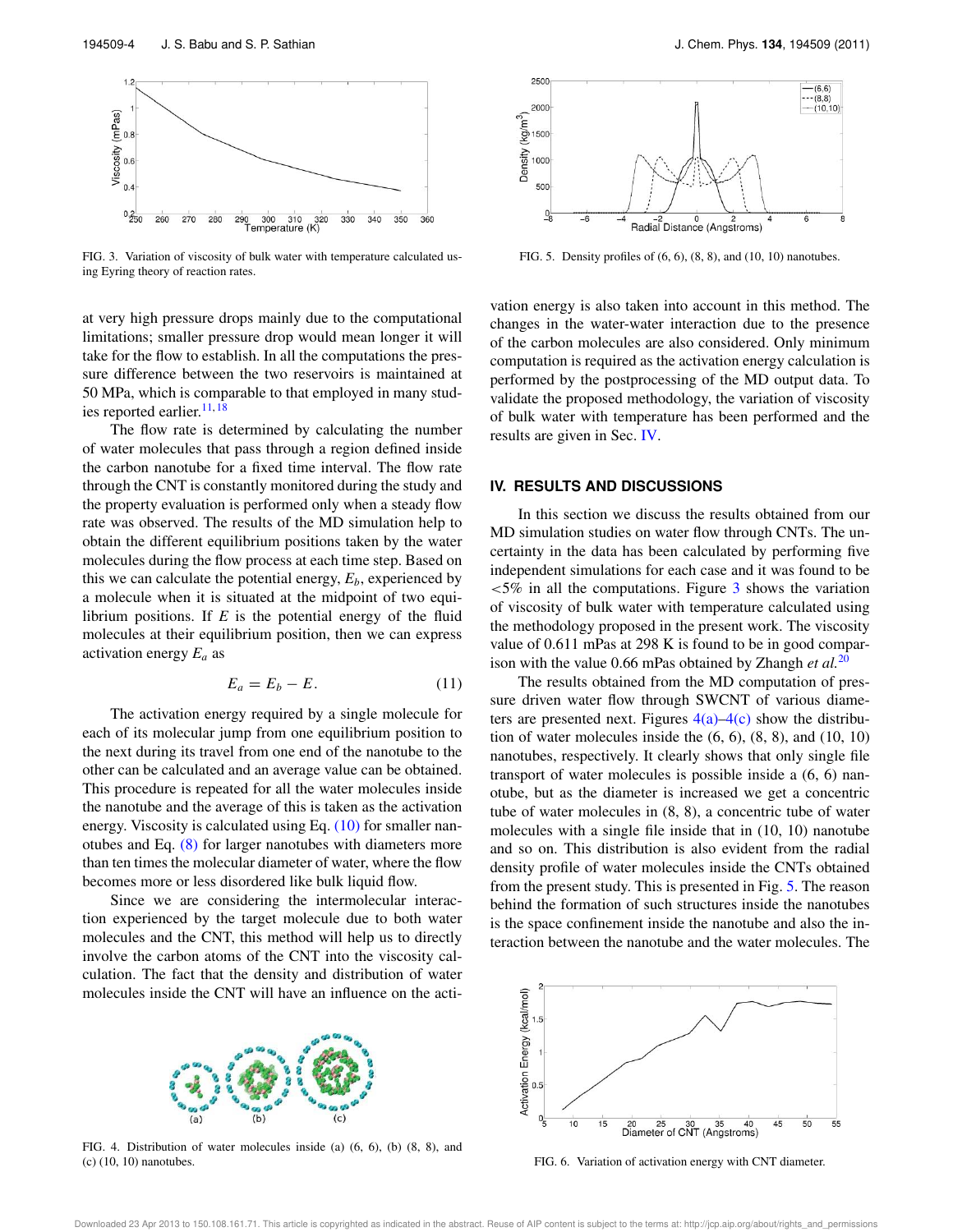194509-5 Water flow through carbon nanotubes J. Chem. Phys. **134**, 194509 (2011)



FIG. 7. Variation of the ratio of number of water molecules situated in the layer adjacent to the wall (surface layer molecules) to the number of molecules in the inner layers with CNT diameter.

formation of ordered structures inside the nanotube validates our basic assumption that the liquid molecules arrange themselves in a quasilattice structure.

Figure 6 shows the variation of activation energy with the nanotube diameter. The activation energy values are found to be very small for water confined in small diameter CNTs. This could be due to the reduction in the number of neighboring molecules and the weak interaction with the CNT wall atoms. Also, in the case of water confined in CNTs, the number of hydrogen bonds is less compared to that of bulk water.<sup>10</sup> It is evident from the figure that the activation energy increases with the nanotube diameter. This could be attributed to the increase in the number of neighboring molecules leading to a larger interaction and hence more energy. As the diameter of the CNT is increasing, the ratio of number of molecules situated in the first liquid layer adjacent to the wall (surface layer molecules) to the number of molecules in the inner layers is decreasing as shown in Fig. 7. The well defined layered structure of confined molecules is slowly replaced by the disordered bulk fluid arrangement and the water-water interaction begins to dominate. The reduction in activation energy of the confined molecules due to the presence of the CNT becomes insignificant compared to the contribution from the neighboring water molecules in larger nanotubes. Hence, the activation energy tends to be a constant for the larger diameter CNTs. From Fig. 6 we can see that there exists a drop in activation energy around the range of diameters 30 to 40 Å. This might be due to the drop observed in the ratio of confined water molecules to the number of carbon atoms in the CNT in the same diameter range, as shown in Fig. 8. This variation will influence the interaction between water and carbon atoms and subsequently a decrease in activation energy.



FIG. 9. Variation of activation energy along the nanotube cross section for various nanotube diameters.

The influence of carbon atoms on the confined water properties is clearer from our result (see Fig. 9). The variation of activation energy along the CNT cross section, i.e., the difference between the activation energy of the surface layer molecules and that of the inner layer molecules, is presented. It can be seen that there is a slight reduction in the activation energy for the surface layer molecules implying that the water-carbon interaction is weaker than the water-water interaction.

Viscosity is defined as an internal friction; it operates in any liquid or gas whenever one part flows past another. $33$ So when we consider the smaller  $(6, 6)$  or  $(8, 8)$  nanotube, there is only a single file or a single layer of molecule flowing through it and hence, we can say that the definition of viscosity is not valid for such small nanotubes. Therefore, we have calculated the viscosity only from the (10, 10) nanotube wherein we have two layers of molecules flowing through the nanotube. Figure 10 shows the variation of viscosity with diameter. Similar to the activation energy, the viscosity is found to increase with the diameter, but it is found to be smaller than that for bulk water. For the smaller diameter nanotubes the weak carbon-water interaction and the layered structure of water is seen to influence the behavior of the confined fluid leading to a monotonous increase in the viscosity. For CNTs with diameters  $>30$ Å, the strong water-water interaction dominates due to a sudden increase in the number of confined water molecules as shown in Fig. 8, leading to a nonmonotonous increase in the viscosity value. For larger diameter nanotubes the carbon atoms in the CNT is found to have negligible influence on the confined fluid behavior and hence the viscosity values tend to achieve a constant value. Zhangh *et al.*<sup>20</sup> had also reported that the viscosity of confined water is found to increase with the diameter; but the difference from our calculation may be due to the difference in the approach to



FIG. 8. Variation of the ratio of number of confined water molecules to the number of carbon atoms with CNT diameter.



FIG. 10. Variation of viscosity with nanotube diameter.

Downloaded 23 Apr 2013 to 150.108.161.71. This article is copyrighted as indicated in the abstract. Reuse of AIP content is subject to the terms at: http://jcp.aip.org/about/rights\_and\_permissions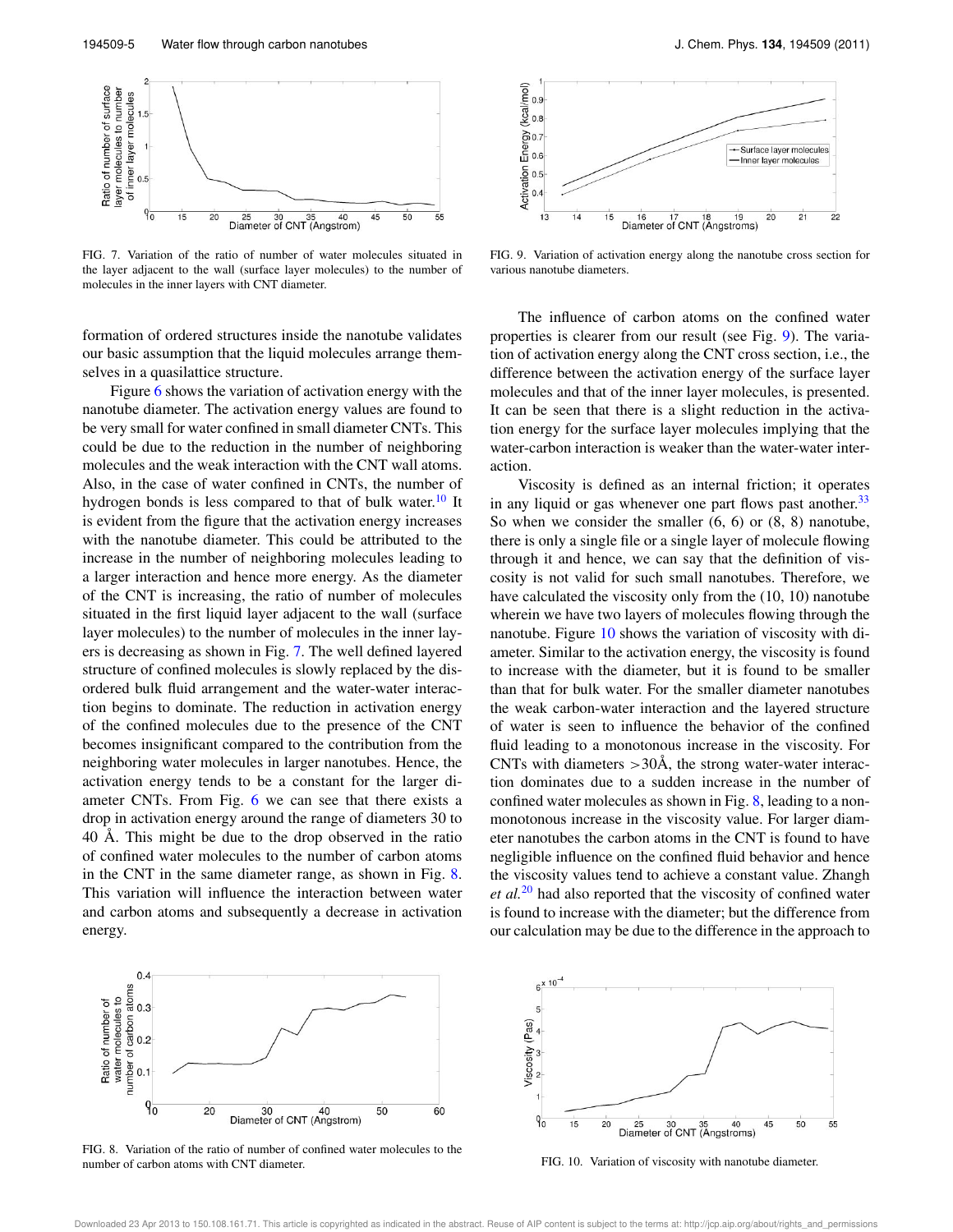

FIG. 11. Variation of flow enhancement with nanotube diameter.

calculate viscosity and also the high pressure gradient applied in our computation.

A high water flow rate is observed through CNTs which can be attributed to the low activation energy required by the confined water molecules to jump from one equilibrium position to the next. Figure 11 shows the enhancement in the flow rate computed by the MD simulation when compared to the no-slip HP equation. The enhancement in flow rate is defined as the ratio of the actual flow rate obtained from MD computation to the flow rate predicted by the no-slip HP equation. The enhancement in flow rate observed is similar to that reported in literature.<sup>11, 12</sup> But the HP equation employs the bulk viscosity of water without considering the changes occurring to the viscosity at smaller scales. It considers only the diameter as a variable if we keep the pressure difference as constant. But we argue that in the case of smaller diameter nanotubes where the viscosity values depend on the nanotube surface curvature, the viscosity should also be considered as a scale dependent variable. As mentioned previously, many studies<sup>9,11</sup> have also reported enhancements in the fluid flow rate through CNTs, but all these comparisons were performed with the predictions from the no-slip HP equation using bulk viscosity. Hence the reported enhancement in flow rate, based on no-slip HP equation, of liquid through smaller diameter pores needs a careful analysis as the changes in viscosity due to nanoconfinement were not considered. Figure 12 compares the flow rates predicted by the HP equation, using the viscosity values obtained from MD computation, with the flow rates obtained from MD computation. We can see that the predictions from the HP equations with size affected viscosity values differ from the MD predictions for smaller diameter nanotubes. This may indicate the failure of HP equation in accurately describing the fluid flow phenomenon through smaller diameter nanotubes.



#### **V. CONCLUSIONS**

In this paper a new methodology has been presented for the calculation of viscosity for fluids confined in CNTs based on the Eying theory of reaction rates. The methodology involving the calculation of activation energy is more accurate because we are able to directly include the influence of the carbon atoms on the transport of water molecules through the nanotube. The methodology developed was applied to study the pressure driven flow through SWCNTs. The effect of surface curvature of nanotubes on viscosity was studied by varying the diameter of nanotubes. Simulations were done for nanotube diameters varying from 8.136 Å to 54.2 Å. It is found that the definition of viscosity fails for very small diameter nanotubes since they have only single file transport of water molecules through them. Activation energy and thereby, viscosity was found to increase nonlinearly with CNT diameter, with very small values reported for smaller diameter nanotubes. The results are found to be in good agreement with the available computational results. Enhancement in the fluid flow through CNTs on the basis of a comparison with the continuum predictions was observed, but the suitability of the no-slip HP equation for comparing the fluid flow rate through small nanotubes is questionable since the HP equation does not consider the variation of viscosity occurring at this nanosized domain. The high rate of flow through smaller nanotubes could be attributed to the very low activation energy required for the flow process; the viscosity values are almost negligible in this domain when compared with the bulk values.

- <sup>1</sup> J. C. T. Eijkel and A. Van Den Berg, Microfluid. Nanofluid. 1, 249 (2005).
- <sup>2</sup>D. P. Cao, X. R. Zhang, J. F. Chen, W. C. Wang, and J. Yun, J. Phys. Chem. B **107**, 13286 (2003).
- <sup>3</sup>C. Liu, Y. Y. Fan, M. Liu, H. T. Cong, H. M. Cheng, and M. S. Dresselhaus, Science **286**, 1127 (1999).
- <sup>4</sup>B. J. Hinds, N. Chopra, T. Rantell, R. Andrews, V. Gavalas, and L. G. Bachas, Science **303**, 62 (2004).
- <sup>5</sup>A. Kalra, S. Garde, and G. Hummer, Proc. Natl. Acad. Sci. U.S.A. **100**, 10175 (2003).
- <sup>6</sup>R. H. Baughman, A. A. Zakhidov, and W. A. de Heer, Science **297**, 787 (2002).
- <sup>7</sup>T. D. Power, A. I. Skoulidas, and D. S. Sholl, J. Am. Chem. Soc. **124**, 1858 (2002).
- <sup>8</sup>A. Noy, H. G. Park, F. Fornasiero, J. K. Holt, C. P. Grigoropoulos, and O. Bakajin, Nano Today **2**, 22 (2007).
- <sup>9</sup>J. K. Holt, H. G. Park, Y. Wang, M. Stadermann, A. B. Artyukhin, C. P. Grigoropoulos, A. Noy, and O. Bakajin, Science **312**, 1034 (2006).
- <sup>10</sup>G. Hummer, J. C. Rasaiah, and J. P. Noworyta, Nature (London) **414**, 188 (2001).
- <sup>11</sup>J. Goldsmith and C. C. Martens, J. Phys. Chem. Lett. **1**, 528 (2010).
- <sup>12</sup>S. Joseph and N. R. Aluru, Nano Lett. **8**, 452 (2008).
- <sup>13</sup>M. Majumder, N. Chopra, R. Andrews, and B. J. Hinds, Nature (London) **438**, 44 (2005).
- <sup>14</sup>T. G. Myers, Microfluid Nanofluid **10**, 1141 (2011).
- <sup>15</sup>X. Chen, G. Cao, A. Han, V. K. Punyamurtula, L. Liu, P. J. Culligan, T. Kim, and Y. Qiao, Nanoletters **8**, 2988 (2008).
- <sup>16</sup>Y. Liu, Q. Wang, T. Wu, and L. Zhang, J. Chem. Phys. **123**, 234701 (2005).
- <sup>17</sup>M. S. Green, J. Chem. Phys. **22**, 398 (1954).
- <sup>18</sup>J. A. Thomas and A. J. H. McGaughey, Nano Lett. **8**, 2788 (2008).
- <sup>19</sup>A. Alexiadis and S. Kassinos, Chem. Rev. **108**, 5014 (2008).
- <sup>20</sup>H. Zhang, H. Ye, Y. Zheng, and Z. Zhang, Microfluid. Nanofluid. **10**, 403 (2010).
- <sup>21</sup>H. Eyring, J. Chem. Phys. **4**, 283 (1936).
- <sup>22</sup>R. H. Ewell and H. Eyring, J. Chem. Phys. **5**, 726 (1937).
- <sup>23</sup>J. F. Kincaid, H. Eyring, and A. E. Stearn, Chem. Rev. **28**, 301 (1941).
- <sup>24</sup>J. Frenkel, *Kinetic Theory of liquids* (Dover, New York, 1955).